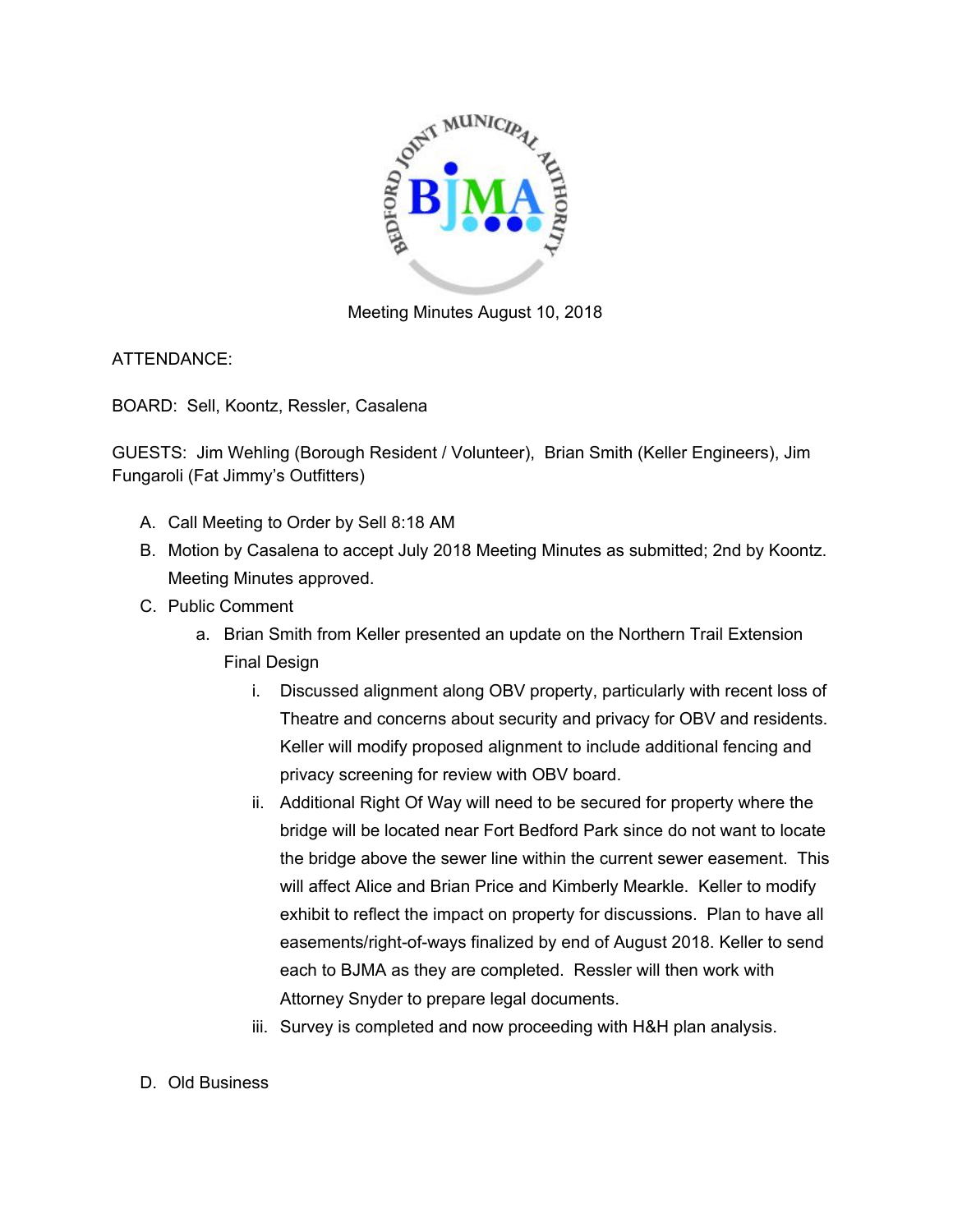- 1. Agreement with Omni Bedford Springs regarding the Horse Crossing of our narrow bridge. John Hess reported there has been movement on topic and should have a response from Corporate soon.
- 2. Pollinator Garden Waiting for a response from Springs.
- 3. Google Street View Koontz completed and submitted to Google. Photos not live yet. Koontz will contact Google for status.
- 4. Trail Maintenance 1st Saturday in August small group. Wehling has made arrangements with other volunteers to assist with maintenance during the 3 months he will be out of town. Springs will mow trail edge along their property. Wynn Leppert will mow trail edge along remaining trail.
- 5. SAP&DC Volunteers for Trail Improvements. Have not sent a response yet for volunteer project request. Wehling suggested possibly seeing if SAP&DC would have funding for stone dust. Sell suggested possibly applying to a smaller section to see how affects surface. Concerns with both the need and future maintenance impact. Will continue to discuss in future.
- 6. 13 additional plaques are being installed.

## E. New Business

- 1. Motion by Ressler to nominate Jim Fungaroli of Fat Jimmy's Outfitters as Vice Chairman to fulfill the expiring term of Bedford Borough appointee Josh Leibfreid. 2nd by Sell. Ressler to notify Bedford Borough and Bedford Township of recommendation. Ressler to report back to Board on response & appointment process.
- 2. Ressler to contact Jim Frank with Congressman Shuster's office to discuss possible funding and to report back to board.
- F. Reports of Officers
	- Chairman none
	- Secretary none
	- Treasurer See attached Treasurer's Report. Ressler made motion to pay bills. 2nd by Sell. Koontz discussed contributions by each Bedford Borough and Bedford Township.
	- Secretary-Treasurer none

Motion to adjourn by Ressler at 9:30 AM. 2nd by Sell. Meeting adjourned. Next Meeting will be September 14th, 2018 @ 8:15 AM